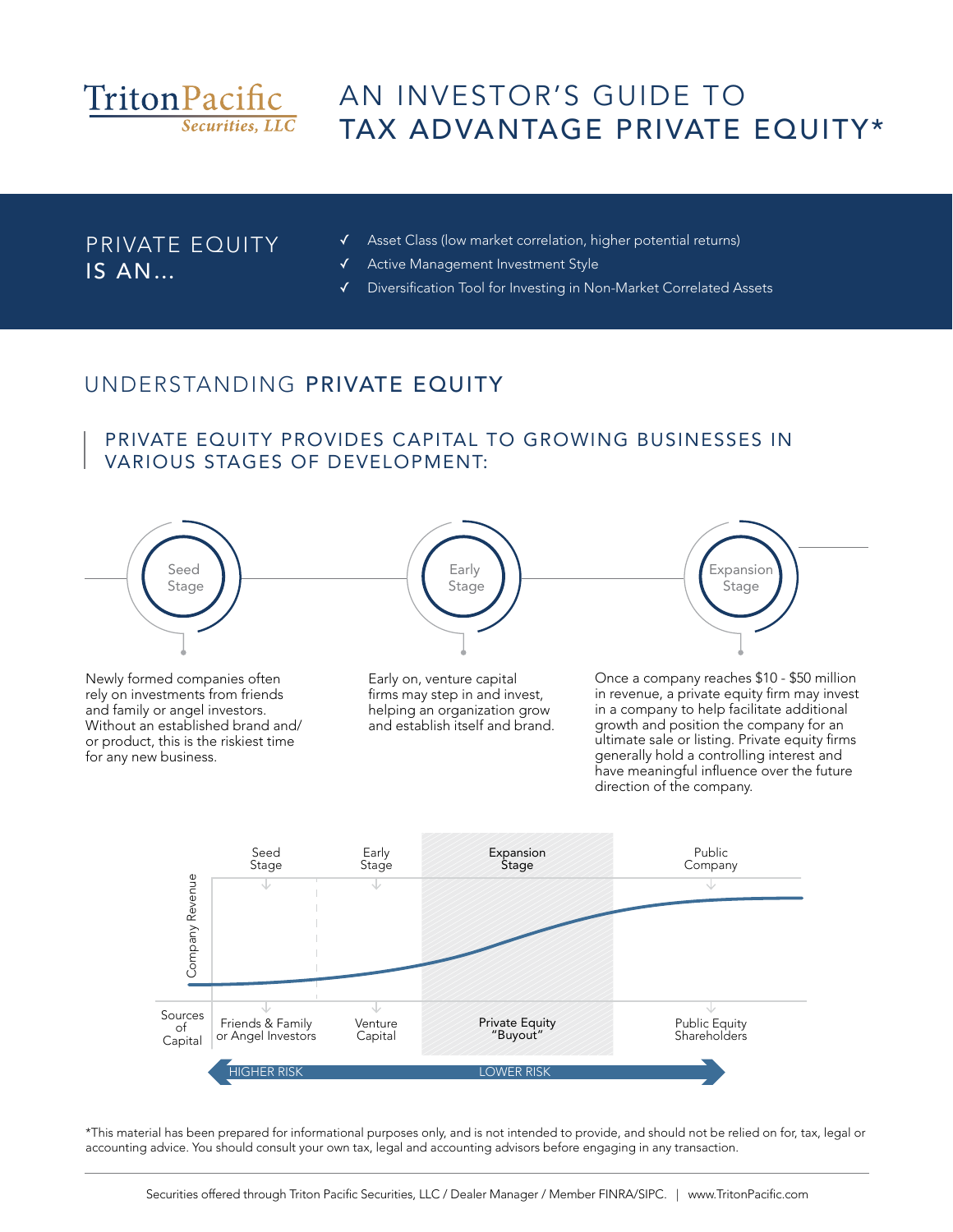# HOW PRIVATE EQUITY FIRMS CREATE VALUE

#### PRIVATE EQUITY FIRMS PERFORM TWO CRITICAL FUNCTIONS:

- **1 DEAL ORIGINATION/TRANSACTION EXECUTION** involves creating, maintaining and developing relationships with mergers and acquisitions (M&A) intermediaries, investment banks and similar transaction professionals to secure both high-quantity and high-quality deal flow. This is followed by comprehensive due diligence and assessment of management, the industry, historical financials and forecasts, and valuation analysis.
- 2 PORTFOLIO OVERSIGHT occurs upon the acquisition/investment in a company. It involves oversight and support of the firm's various portfolio companies and their management teams.
	- In this role, a private equity firm may walk a young company's executive staff through best practices in strategic planning and financial management.
	- Additionally, it can help institutionalize new accounting, procurement, and IT systems to increase the value of its investment, preparing a company for a future sale or public listing.



For example, the quick serve restaurant ("QSR") industry is a



\$500+ billion-dollar \$300+ billion-dollar over 50% of industry that encompasses



Typically, when these QSR's are sold by small owner/operators to large private equity firms, the locations are consolidated into a large operating platform. When this occurs, economies of scale and efficiencies are created across the portfolio of QSR locations, which in turn, can lead to increased revenue and profitability.

The critical functions that a private equity firm can perform in a QSR portfolio are:



Strategic Alignment with Franchisor **Capital and Operating Efficiencies** Capital and Operating Efficiencies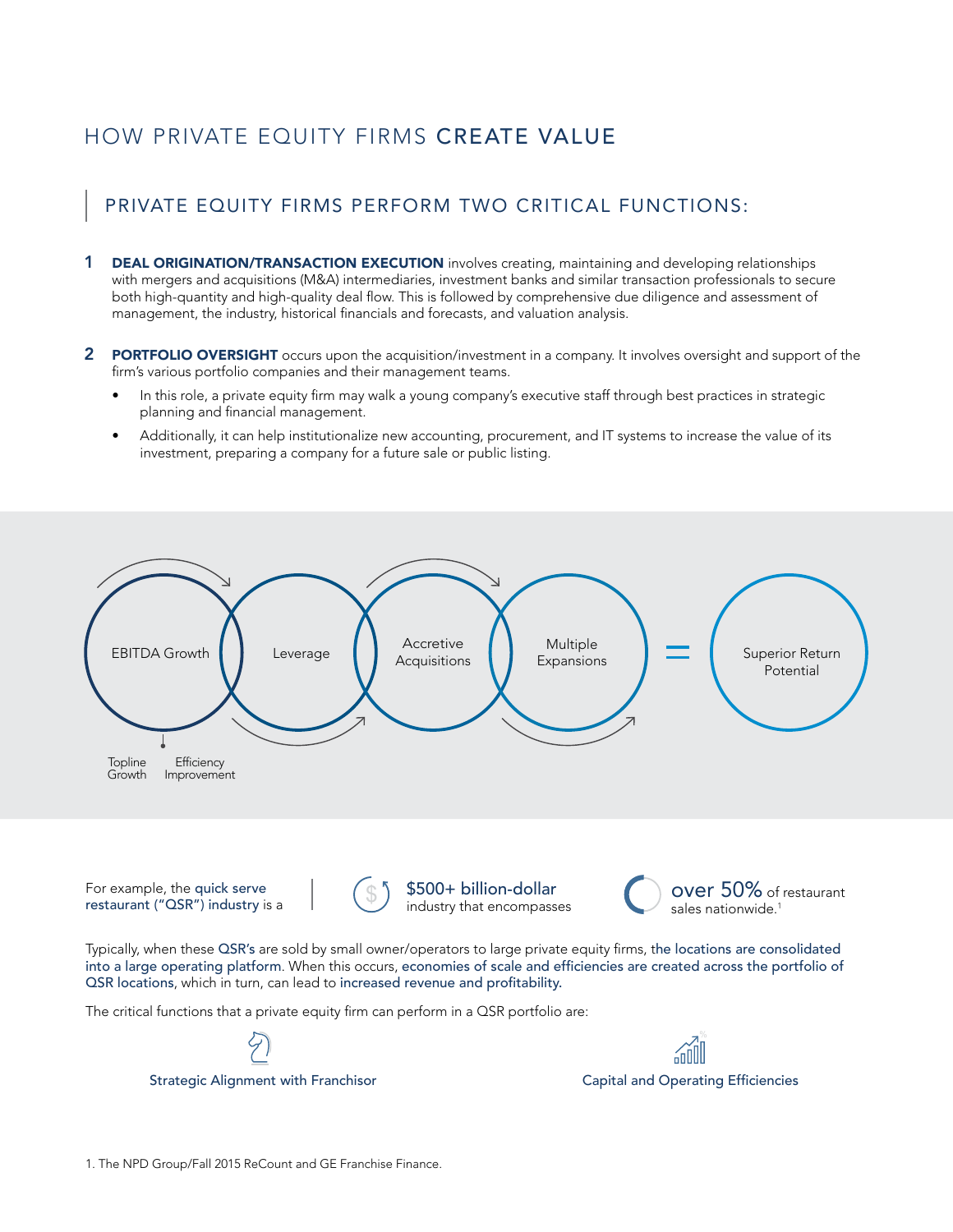### THE WIDE SPECTRUM OF PRIVATE EQUITY INVESTMENTS



### UNDERSTANDING PRIVATE EQUITY RISKS

Many sophisticated investors have become accustomed to allocating a portion of their equity investments into private equity and other alternative investment classes as a means of diversification; however, it's important to note that these investments may carry with them additional risks that are inherent to their business nature and growth stage of the company.

Liquidity risk occurs when an individual investor, business, or financial institution cannot meet its short-term debt obligations.

Market risk affects the performance of the entire market simultaneously.

1 Liquidity Risk 2 Market Risk 3 Operational Risk 4 Funding Risk

Operational risk is the prospect of loss resulting from inadequate or failed procedures, systems or policies.

The risk associated with the impact of higher funding costs or lack of availability of funds.

# INVESTING IN TAX ADVANTAGE PRIVATE EQUITY

Understanding the complexities of private equity and how value is created in such investments are the first steps in entering an asset class that is gradually becoming more accessible to individual investors.

Private equity is often ruled out of a portfolio – but it shouldn't be. As long as investors understand the risks and have no short-term needs for liquidity, there are several ways to participate in a private equity investment, giving average investors the opportunity to own a slice of the private equity pie. These investments include:



Business Development Companies



Private Investment Funds

Investments in Private Equity Managers

2. National Center for the Middle Market. Number of US Companies with at least \$10 million in revenue.

3. http://www.investmentcouncil.org/app/uploads/pegcc18\_aic-infographic\_v5-2.pdf